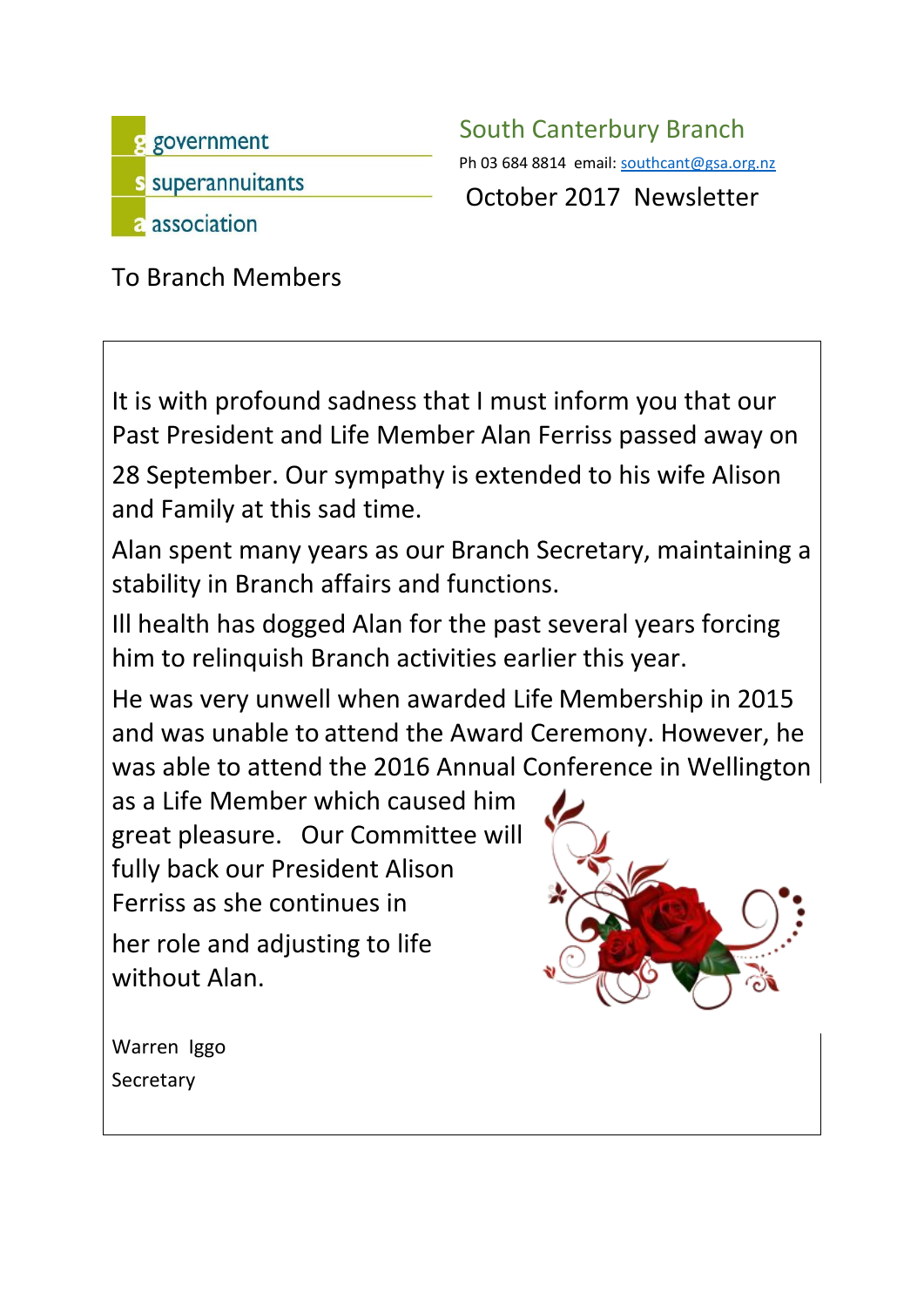## ANNUAL CONFERENCE (meeting of Council)

President Alison Ferriss and I attended the Annual Conference in Wellington early in September. The Council is looking to the Future of our Association and considering a raft of options as we move to the 2020's.

Items Discussed: The future of Smaller Branches The Future of the Association The Central holding of Branch Finances Amalgamation of Branches Biennial Conferences **Subscriptions** 

Decisions taken: The Board to make contact with the incoming Government in October, and follow-up the lodging of our Association's petition to Parliament.

Subscriptions from the 1<sup>st</sup> April 2018 will increase to \$2.00 per pay-day.

- 7.2 Membership of the Council to comprise The President and one Delegate from each Branch. (A Council of 20)
- 7.4 One other member from each Branch to be nominated by Branch Committee to attend as an Observer and paid for by the Board.'

Change of Head Office Staff: On the 29 June Cathy Trewby retired and was replaced by Karen Knobloch as Office Manager.

> At Conference it was learned the our C.E.O Alan Peck was Not renewing his contract from January 2018. As an efficient C.E.O. he will be sorely missed.

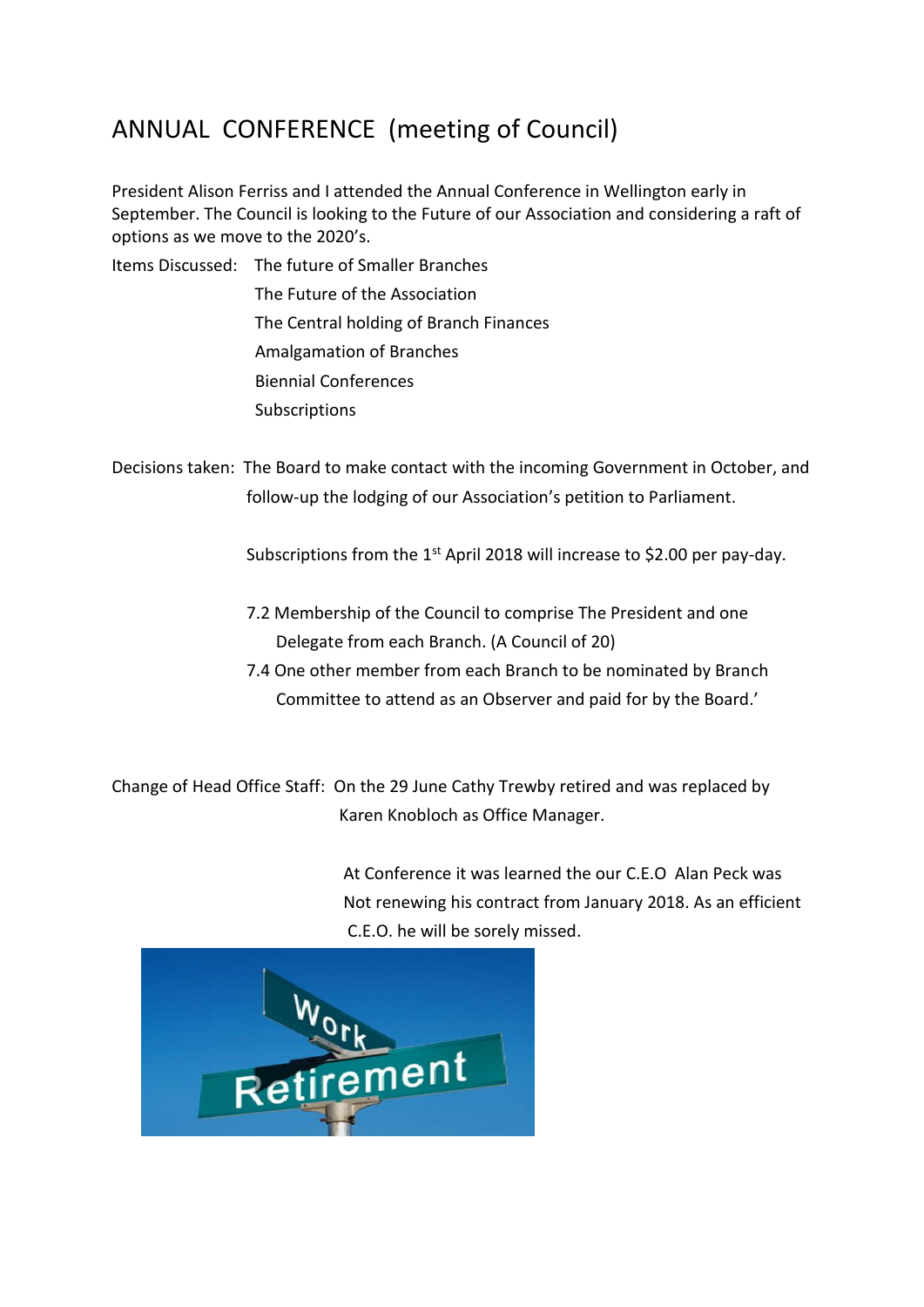## TUESDAY 14 November 2017 12 noon

**SEVEN OAKS RECEPTION CENTRE Wai-iti Road TIMARU**

> Christmas Get-together Lunch followed by entertainment.





## RESERVATION & PAYMENT

Please notify the secretary by Friday 10 November if you are attending, by returning the Reservation Form to

12 Wilson Street, Timaru 7910 or Phone 684 8814 or email

[walriggo@clear.net.nz](mailto:walriggo@clear.net.nz)

**Please understand once you have booked, our Branch is obliged to pay, whether you attend or not.**

Our branch is now subsidising these functions. Our committee have decided the cost of this function will be \$15.00 per head. If you live alone, you are welcome to bring a friend at this cost.

- \* The Dessert is to be enhanced
- Fruit juice will be supplied
- \* A free drink will be available at the bar Go shopping before and after our Function